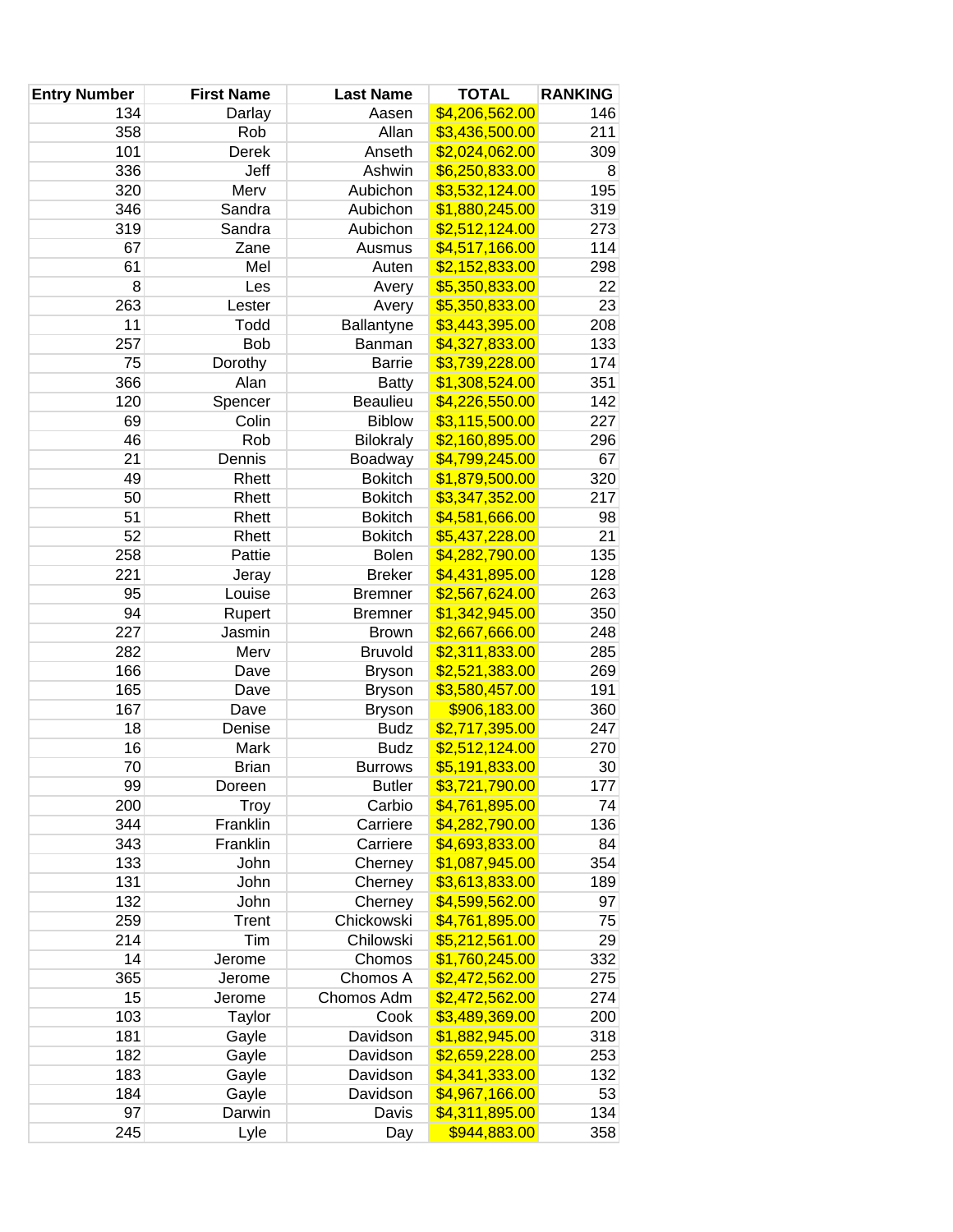| 105 | Dean            | Debray       | \$4,396,383.00 | 130 |
|-----|-----------------|--------------|----------------|-----|
| 102 | Grant           | Dennis       | \$2,248,457.00 | 288 |
| 151 | Marvin          | Denysiuk     | \$5,121,112.00 | 36  |
| 256 | <b>Dick</b>     | <b>DeRyk</b> | \$2,866,500.00 | 238 |
| 242 | <b>RJ</b>       | Devrome      | \$5,124,999.00 | 35  |
| 33  | Lance           | Diamond      | \$2,537,349.00 | 266 |
| 9   | Harvey          | Dickson      | \$4,781,883.00 | 69  |
| 354 | Scott           | Dube         | \$3,112,124.00 | 228 |
| 355 | Scott           | Dube         | \$4,152,562.00 | 149 |
| 65  | <b>Travis</b>   | <b>Dyck</b>  | \$4,761,895.00 | 72  |
| 58  | <b>Brian</b>    | Dygdala      | \$3,681,895.00 | 182 |
| 59  | Lydia           | Dygdala      | \$4,817,395.00 | 66  |
| 100 | Bill            | Edwards      | \$2,605,500.00 | 257 |
| 72  | Patrick         | Ennis        | \$5,062,790.00 | 42  |
| 91  | Cole            | Erick        | \$2,105,578.00 | 302 |
| 92  | Emily           | Erick        | \$5,326,457.00 | 25  |
| 93  | Tammy           | Erick        | \$2,143,124.00 | 299 |
| 233 | Marty           | Evans        | \$5,624,016.00 | 16  |
| 232 | Mavis           | Evans        | \$4,130,883.00 | 150 |
| 202 | Don             | Ewart        | \$4,209,216.00 | 144 |
| 203 | Don             | Ewart        | \$4,550,395.00 | 107 |
| 201 | Don             | Ewart        | \$4,854,745.00 | 61  |
| 206 | Janina          | Ewart        | \$3,344,807.00 | 218 |
| 204 | Janina          | Ewart        | \$4,524,666.00 | 113 |
| 205 | Janina          | Ewart        | \$5,121,112.00 | 37  |
| 20  | David           | Fairlie      | \$4,001,883.00 | 160 |
| 115 | Fraser          | Falkner      | \$4,856,395.00 | 60  |
| 26  | Don             | Fauchoux     | \$2,097,333.00 | 303 |
| 160 | Landon          | Fehr         | \$1,712,245.00 | 337 |
| 156 | Ron             | Fehr         | \$1,364,883.00 | 349 |
| 159 | Ron             | Fehr         | \$2,127,216.00 | 300 |
| 157 | Ron             | Fehr         | \$2,387,578.00 | 283 |
| 158 | Ron             | Fehr         | \$2,529,216.00 | 268 |
| 54  | Albert          | Ferozdin     | \$2,942,957.00 | 232 |
| 309 | <b>Beverley</b> | Finan        | \$2,887,228.00 | 237 |
| 108 | Craig           | Fisher       | \$4,628,062.00 | 93  |
| 89  | Errol           | Fisher       | \$5,191,833.00 | 31  |
| 109 | Joanne          | Fisher       | \$3,452,174.00 | 206 |
| 143 | Elwood          | Flynn        | \$4,517,166.00 | 115 |
| 332 | David           | Fong         | \$5,267,395.00 | 28  |
| 331 | Jarrod          | Fong         | \$4,612,124.00 | 95  |
| 176 | Dennis          | Frey         | \$4,516,500.00 | 116 |
| 277 | Terence         | Friesen      | \$5,014,790.00 | 46  |
| 175 | Michelle        | Futerko      | \$4,761,895.00 | 73  |
| 56  | <b>Brian</b>    | Gabrush      | \$2,811,666.00 | 244 |
| 230 | Mark            | Galambos     | \$5,117,062.00 | 38  |
| 284 | Ralph           | Galambos     | \$4,507,457.00 | 121 |
| 270 | Leslie          | Gartner      | \$2,906,550.00 | 235 |
| 325 | Donavan         | Gates        | \$1,567,228.00 | 343 |
| 292 | Dave            | Gibson       | \$3,945,562.00 | 163 |
| 62  | Grant           | Giesbrecht   | \$4,761,895.00 | 71  |
| 288 | Karl            | Giesbrecht   | \$4,562,957.00 | 103 |
| 35  | Cal             | Glasman      | \$3,456,562.00 | 203 |
| 38  | Cal             | Glasman      | \$4,494,895.00 | 122 |
| 36  | Cal             | Glasman      | \$5,107,228.00 | 40  |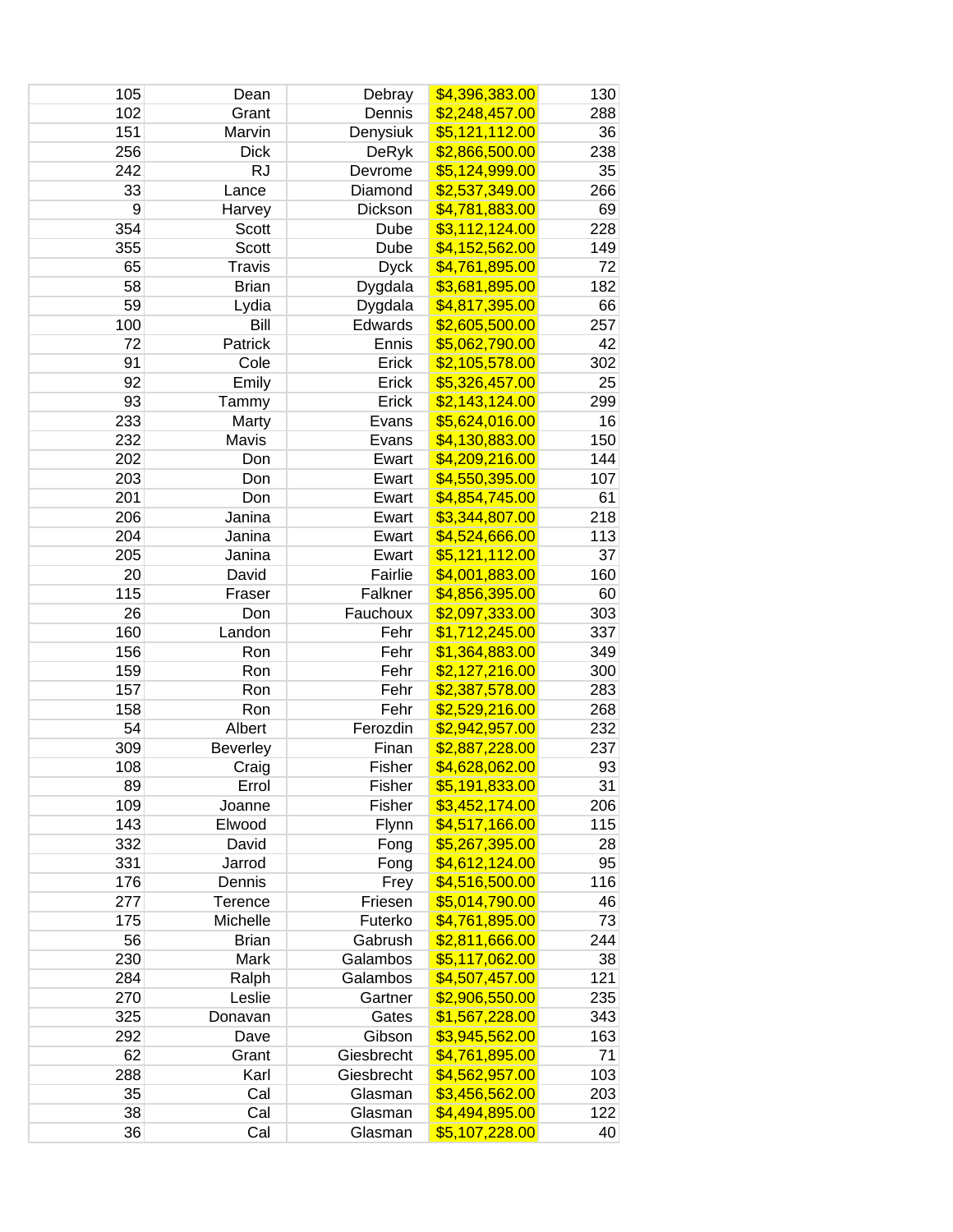| 37             | Cal          | Glasman        | \$3,261,666.00 | 221 |
|----------------|--------------|----------------|----------------|-----|
| 68             | Corey        | Gorrill        | \$1,029,562.00 | 357 |
| 247            | Kevin        | Gorski         | \$1,638,216.00 | 338 |
| 246            | Kevin        | Gorski         | \$2,555,062.00 | 264 |
| 248            | Kevin        | Gorski         | \$2,622,562.00 | 255 |
| 216            | Heath        | Graham         | \$1,740,183.00 | 333 |
| 98             | Jeff         | Graham         | \$2,124,895.00 | 301 |
| 150            | Jim          | Grundy         | \$2,003,062.00 | 311 |
| 74             | Mark         | Gryba          | \$3,773,395.00 | 172 |
| 125            | Dale         | Gudmundson     | \$2,248,457.00 | 289 |
| 243            | Chris        | Hambleton      | \$3,323,883.00 | 219 |
| 164            | Bernadette   | Harach         | \$1,525,124.00 | 345 |
| 48             | <b>Bruce</b> | Harrison       | \$1,606,612.00 | 342 |
| 6              | Diana        | Herauf         | \$3,456,562.00 | 202 |
| 155            | Michael      | Herberger      | \$1,955,062.00 | 314 |
| 254            | Curtis       | Heron          | \$3,472,500.00 | 201 |
| 255            | Jennifer     | Heron          | \$1,792,383.00 | 328 |
| 341            | Doug         | Hickson        | \$1,722,895.00 | 334 |
| 342            | Doug         | Hickson        | \$4,761,895.00 | 79  |
| 275            | Warren       | Higginson      | \$4,581,666.00 | 99  |
| 129            | Troy         | <b>Hobbins</b> | \$2,177,957.00 | 293 |
| 130            | <b>Troy</b>  | Hobbins        | \$3,053,174.00 | 230 |
| 128            | Troy         | Hobbins        | \$3,617,883.00 | 188 |
| 64             | Garry        | Holland        | \$3,211,833.00 | 224 |
| 253            | Gary         | Holstign       | \$3,852,333.00 | 169 |
| 140            | Michael      | Hornick        | \$4,837,457.00 | 64  |
| 31             | Emily        | Horning        | \$1,827,895.00 | 325 |
| 30             | Jennifer     | Horning        | \$3,241,833.00 | 222 |
| 152            | Gail         | How            | \$3,454,945.00 | 205 |
| 308            | Lorna        | Hrapchak       | \$5,003,166.00 | 48  |
| 350            | Craig        | Hubbard        | \$3,553,457.00 | 194 |
| 351            | Craig        | Hubbard        | \$3,853,683.00 | 168 |
| 352            | Margaret     | Hubbard        | \$3,118,500.00 | 226 |
| 32             | Murray       | Humble         | \$4,837,457.00 | 63  |
| 3              | Roger        | Huston         | \$1,430,245.00 | 348 |
| 5              | Roger        | Huston         | \$2,434,945.00 | 279 |
| 2              | Roger        | Huston         | \$2,931,000.00 | 233 |
| 1              | Roger        | Huston         | \$4,797,895.00 | 68  |
| 173            | Roger        | Huston         | \$4,976,578.00 | 50  |
| 4              | Roger        | Huston         | \$4,987,228.00 | 49  |
| $\overline{7}$ | Adrian       | Iverson        | \$4,769,395.00 | 70  |
| 17             | Mark         | J Budz         | \$4,837,457.00 | 62  |
| 19             | Mark         | J M Budz       | \$3,512,062.00 | 196 |
| 337            | Rob          | Jackson        | \$1,774,833.00 | 331 |
| 264            | David        | Janz           | \$1,776,186.00 | 330 |
| 90             | Todd         | Jarvis         | \$2,532,112.00 | 267 |
| 197            | Donald       | Johnson        | \$4,686,333.00 | 87  |
| 111            | Alistair     | Johnston       | \$2,302,233.00 | 286 |
| 112            | Yvonne       | Johnston       | \$4,367,395.00 | 131 |
| 141            | Cameron      | Jones          | \$2,850,895.00 | 239 |
| 142            | Cameron      | Jones          | \$2,361,895.00 | 284 |
| 174            | Cara         | Jones          | \$4,451,883.00 | 125 |
| 347            | Al           | Kendall        | \$3,423,186.00 | 213 |
| 361            | Gary         | Kerr           | \$4,087,457.00 | 153 |
| 219            | Robert       | Kirton         | \$4,507,945.00 | 119 |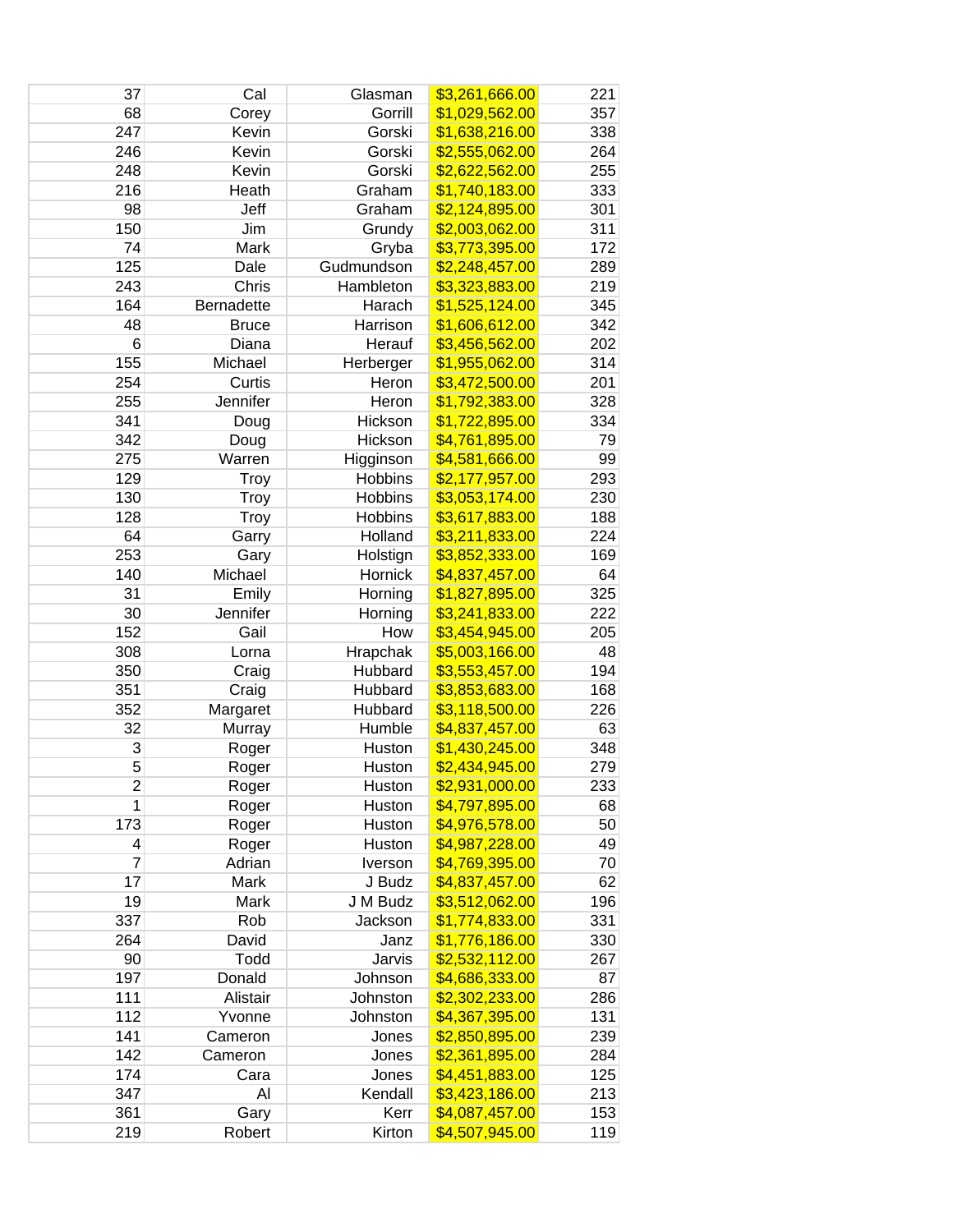| 148 | <b>Brenda</b> | Klassen    | \$1,625,728.00 | 341 |
|-----|---------------|------------|----------------|-----|
| 147 | Ernie         | Klassen    | \$2,078,624.00 | 305 |
| 146 | Michael       | Klassen    | \$3,720,895.00 | 178 |
| 149 | Nicole        | Klassen    | \$2,847,895.00 | 240 |
| 27  | Scott         | Knapp      | \$1,714,945.00 | 336 |
| 106 | Mark          | Knaus      | \$2,554,833.00 | 265 |
| 107 | Mark          | Knaus      | \$4,187,395.00 | 147 |
| 310 | Ineke         | Knight     | \$3,652,790.00 | 186 |
| 356 | Jack          | Kobussen   | \$2,200,945.00 | 291 |
| 123 | Lee           | Kormish    | \$4,037,062.00 | 159 |
| 329 | Thom          | Koroluk    | \$3,681,895.00 | 183 |
| 274 | Charene       | Kozak      | \$1,636,457.00 | 339 |
| 273 | Charene       | Kozak      | \$4,525,912.00 | 112 |
| 63  | Doug          | Kozak      | \$3,915,333.00 | 165 |
| 272 | Doug          | Kozak      | \$3,915,333.00 | 166 |
| 316 | Rita          | Kubian     | \$5,576,166.00 | 17  |
| 286 | Greg          | Kuffert    | \$4,761,895.00 | 77  |
| 218 | Rocky         | Lacelle    | \$5,191,833.00 | 32  |
| 237 | Lester        | Lafond     | \$3,924,516.00 | 164 |
| 345 | <b>Brad</b>   | LaRoche    | \$4,837,457.00 | 65  |
| 170 | Duane         | Laskowski  | \$3,436,500.00 | 210 |
| 172 | Duane         | Laskowski  | \$4,431,895.00 | 127 |
| 171 | Duane         | Laskowski  | \$6,270,895.00 | 6   |
| 118 | Chad          | Lavallee   | \$3,417,000.00 | 214 |
| 324 | Chantel       | Laventure  | \$4,237,228.00 | 141 |
| 313 | Greg          | Lawton     | \$4,620,895.00 | 94  |
| 349 | Tom           | Lawton     | \$1,947,562.00 | 316 |
| 334 | Tom           | Lawton     | \$2,811,895.00 | 243 |
| 333 | Tom           | Lawton     | \$4,057,457.00 | 157 |
| 269 | Paul          | Leier      | \$2,661,895.00 | 251 |
| 265 | Paul          | Leier I    | \$3,351,895.00 | 215 |
| 266 | Paul          | Leier II   | \$1,635,333.00 | 340 |
| 126 | Paul          | Lendzyk    | \$2,436,562.00 | 278 |
| 220 | Michael       | Lerner     | \$4,507,457.00 | 120 |
| 301 | Norman        | Leslie     | \$2,443,457.00 | 277 |
| 353 | D and E       | Levesque   | \$5,016,445.00 | 45  |
| 122 | Colleen       | Lewis      | \$4,686,333.00 | 86  |
| 121 | Jody          | Lewis      | \$4,511,957.00 | 118 |
| 191 | Austen        | Lightbody  | \$6,475,500.00 | 5   |
| 190 | Simone        | Lightbody  | \$4,488,562.00 | 123 |
| 192 | <b>Terry</b>  | Lightbody  | \$4,967,166.00 | 54  |
| 323 | Mark          | Lingelbach | \$3,448,124.00 | 207 |
| 124 | Stu           | Linnen     | \$4,607,062.00 | 96  |
| 328 | Doug          | Lipka      | \$4,052,395.00 | 158 |
| 10  | Josh          | Lipka      | \$5,175,333.00 | 34  |
| 327 | Art and Ruth  | Loucks     | \$1,791,895.00 | 329 |
| 314 | Jim           | MacNeil    | \$1,234,833.00 | 352 |
| 315 | Jim           | MacNeil    | \$4,676,166.00 | 89  |
| 196 | Michael       | Mahon      | \$4,553,166.00 | 105 |
| 195 | Sherry        | Mahon      | \$4,552,500.00 | 106 |
| 114 | Matt          | Manly      | \$3,436,500.00 | 209 |
| 357 | Shayne        | Marion     | \$3,492,562.00 | 199 |
| 71  | <b>Blaine</b> | Marleau    | \$6,685,383.00 | 2   |
| 226 | Adam          | Martin     | \$4,741,833.00 | 82  |
| 249 | Ryan          | Martin     | \$4,536,562.00 | 111 |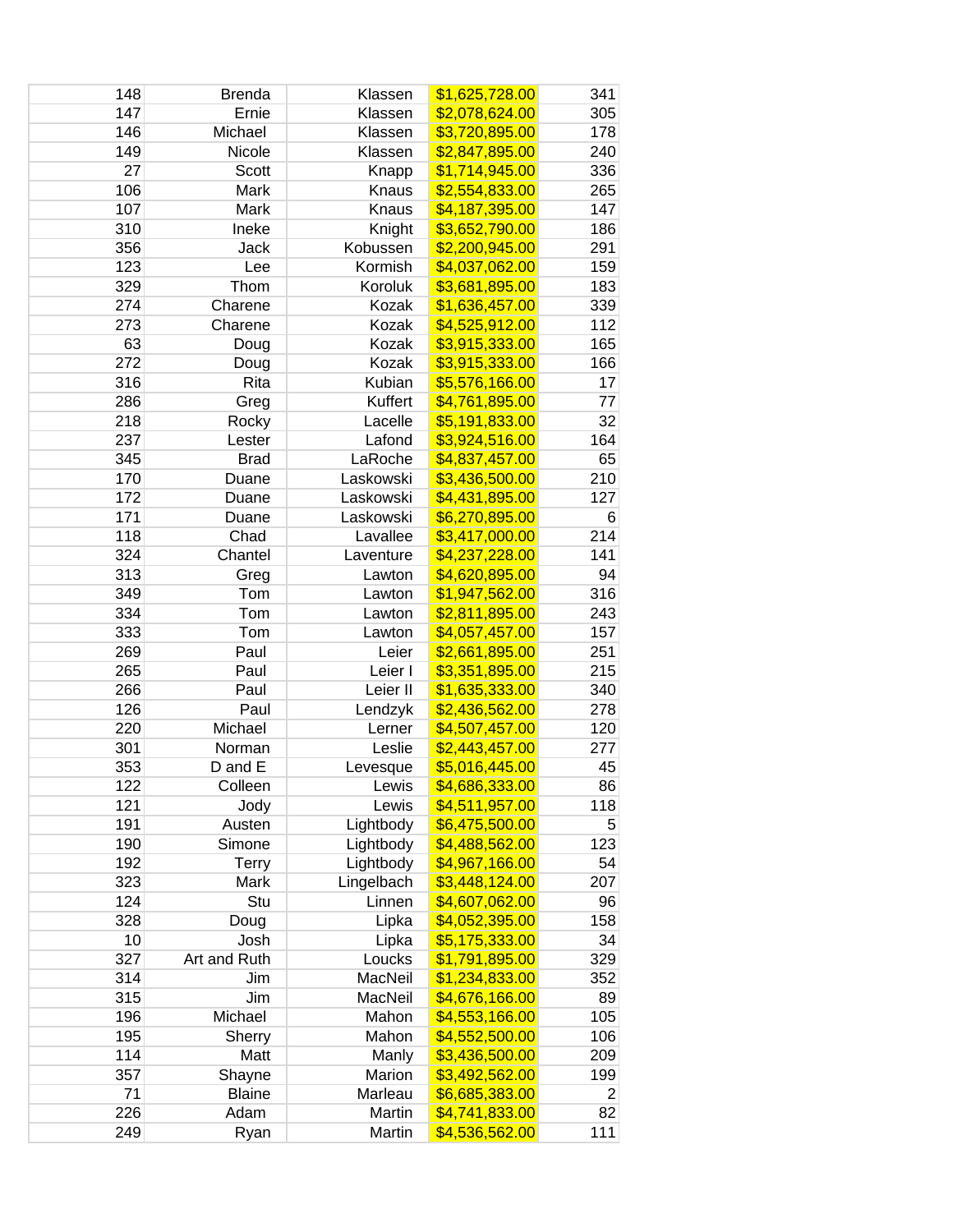| 228 | Doug           | Matheson        | \$1,076,019.00        | 355            |
|-----|----------------|-----------------|-----------------------|----------------|
| 305 | Dean           | McCallum        | \$1,898,395.00        | 317            |
| 304 | Penny          | McCallum        | \$4,637,166.00        | 91             |
| 322 | <b>Bruce</b>   | McCannel        | \$4,086,562.00        | 155            |
| 179 | Craig          | McGillivray     | \$4,572,562.00        | 101            |
| 127 | Douglas W.     | McGillivray     | \$4,411,833.00        | 129            |
| 186 | Jackie         | <b>McKinght</b> | \$908,883.00          | 359            |
| 185 | Jackie         | McKnight        | \$5,758,233.00        | 14             |
| 187 | Jackie         | McKnight        | \$6,250,833.00        | $\overline{7}$ |
| 177 | <b>Brad</b>    | McNairn         | \$3,717,895.00        | 179            |
| 88  | Gloria         | McPhadden       | \$4,431,895.00        | 126            |
| 235 | Sylvia         | Meakin          | \$2,075,728.00        | 306            |
| 188 | Tony           | Meredith        | \$3,661,833.00        | 185            |
| 212 | Ken            | Merk            | \$3,234,628.00        | 223            |
| 211 | Ken            | Merk            | \$4,170,895.00        | 148            |
| 194 | Sherry         | Mitchener       | \$5,107,228.00        | 41             |
| 261 | Allan          | Mochoruk        | \$4,576,612.00        | 100            |
| 311 | Alan           | Morton          | \$2,923,228.00        | 234            |
| 285 | Tyler          | Munday          | \$4,761,895.00        | 76             |
| 224 | Bill           | Musschoot       | \$2,163,895.00        | 295            |
| 225 | Bill           | Musschoot       | \$1,064,395.00        | 356            |
| 207 | Mark           | Nedila          | \$2,154,186.00        | 297            |
| 209 | Mark           | Nedila          | \$3,757,457.00        | 173            |
| 208 | Ozzie          | Nedila          | \$5,004,516.00        | 47             |
| 210 | Tim            | Nedila          | \$4,556,550.00        | 104            |
| 161 | Cody           | Nickolet        | \$2,164,945.00        | 294            |
| 162 | Dylan          | Nickolet        | \$4,967,166.00        | 52             |
| 163 | <b>Travis</b>  | Nickolet        | \$4,687,686.00        | 85             |
| 223 | Jim & Lorraine | Olinyk          | \$2,043,112.00        | 308            |
| 178 | Yves           | Ollivier        | \$2,602,833.00        | 258            |
| 307 | Wayne          | Palmer          | \$3,351,895.00        | 216            |
| 306 | Wayne          | Palmer          | \$5,111,728.00        | 39             |
| 290 | Georgie        | Partridge       | \$4,516,500.00        | 117            |
| 302 | David          | Paslawski       | \$4,273,683.00        | 138            |
| 34  | Sean           | Patrick         | \$1,720,686.00        | 335            |
| 189 | Roy            | Pavely          | \$5,042,728.00        | 44             |
| 312 | Graham         | Pearson         | <u>\$2,586,562.00</u> | 259            |
| 47  | James          | Pearson         | \$2,662,124.00        | 249            |
| 169 | Craig          | Petit           | \$4,911,666.00        | 58             |
| 144 | Richard        | Petkau          | \$4,536,562.00        | 110            |
| 193 | Kyle           | Pickett         | \$2,903,166.00        | 236            |
| 340 | Dave           | Piper           | \$3,826,612.00        | 170            |
| 262 | Nathan         | Piper           | \$888,895.00          | 361            |
| 217 | Tomasin        | Playford        | \$5,182,457.00        | 33             |
| 199 | lane           | Poitras         | \$3,633,666.00        | 187            |
| 276 | lane           | Poitras         | \$4,064,957.00        | 156            |
| 303 | Art            | Postle          | \$1,955,062.00        | 315            |
| 145 | Bill           | Postlewaite     | \$4,217,624.00        | 143            |
| 119 | Henry          | Pretorius       | \$3,661,833.00        | 184            |
| 87  | Ned            | Ramsay          | \$823,124.00          | 363            |
| 79  | Ned            | Ramsay          | \$2,586,333.00        | 261            |
| 80  | Ned            | Ramsay          | \$2,617,833.00        | 256            |
| 85  | Ned            | Ramsay          | \$3,316,383.00        | 220            |
| 82  | Ned            | Ramsay          | \$4,086,562.00        | 154            |
| 84  | Ned            | Ramsay          | \$5,059,457.00        | 43             |
|     |                |                 |                       |                |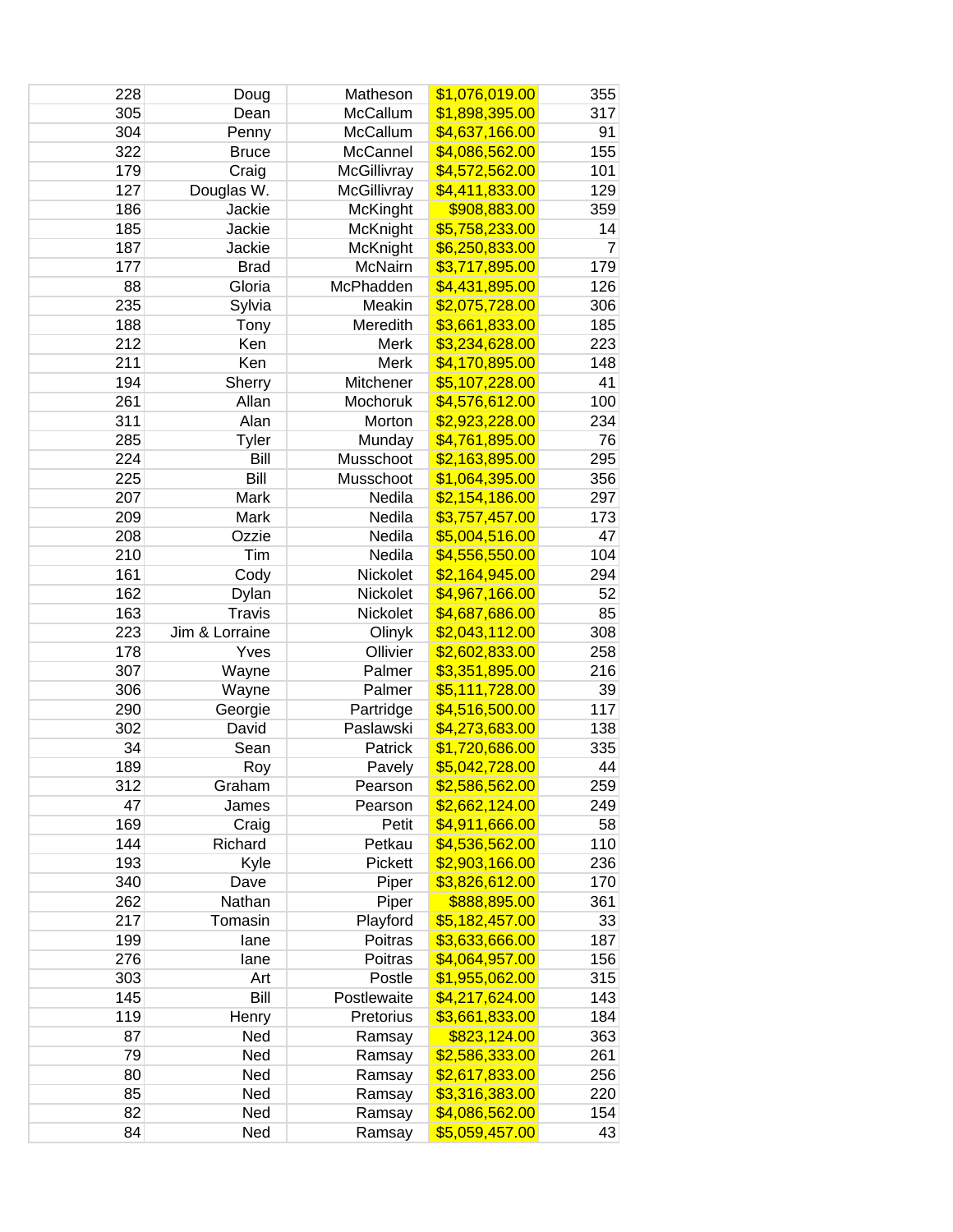| 83  | Ned                        | Ramsay         | \$6,016,457.00 | 11           |
|-----|----------------------------|----------------|----------------|--------------|
| 81  | Ned                        | Ramsay         | \$6,513,516.00 | 4            |
| 86  | Ned                        | Ramsay         | \$6,760,945.00 | $\mathbf{1}$ |
| 215 | Vic                        | Reddekop       | \$4,631,062.00 | 92           |
| 239 | Patrick                    | Renihan        | \$2,264,395.00 | 287          |
| 297 | John                       | Richardson     | \$4,537,228.00 | 108          |
| 296 | John                       | Richardson     | \$4,637,166.00 | 90           |
| 278 | Stephen                    | Richardson     | \$6,101,062.00 | 9            |
| 240 | <b>Brian</b>               | Rittwage       | \$5,342,395.00 | 24           |
| 271 | Ron                        | Rivard         | \$2,641,833.00 | 254          |
|     | 251 <i>Aichael Romanow</i> | Rob Schmidt    | \$2,188,833.00 | 292          |
|     | 250 lichael Romanow        | Rob Schmidt    | \$2,661,895.00 | 250          |
| 22  | Glenn                      | Rogers         | \$2,014,795.00 | 310          |
| 24  | Glenn                      | Rogers         | \$2,082,895.00 | 304          |
| 23  | Glenn                      | Rogers         | \$4,567,228.00 | 102          |
| 44  | Chad                       | Rogozinsky     | \$1,834,945.00 | 323          |
| 43  | Chad                       | Rogozinsky     | \$1,862,883.00 | 321          |
| 42  | Chad                       | Rogozinsky     | \$2,394,895.00 | 282          |
| 45  | Chad                       | Rogozinsky     | \$2,821,945.00 | 242          |
| 41  | Chad                       | Rogozinsky     | \$5,456,395.00 | 20           |
| 39  | Lance                      | Rogozinsky     | \$438,036.00   | 364          |
| 40  | Lance                      | Rogozinsky     | \$2,971,945.00 | 231          |
| 135 | <b>Terry</b>               | Ross           | \$1,456,457.00 | 346          |
| 317 | Keth                       | Russell        | \$2,512,124.00 | 272          |
| 153 | Gary                       | Rusu           | \$5,296,228.00 | 27           |
| 231 | Susan                      | Ryan           | \$3,577,228.00 | 192          |
| 339 | Wade                       | Sauter         | \$5,313,895.00 | 26           |
| 110 | Pat                        | Savoie         | \$3,899,395.00 | 167          |
| 96  | <b>Rick</b>                | Savoie         | \$4,479,445.00 | 124          |
| 104 | <b>Terry</b>               | Schell         | \$3,967,945.00 | 161          |
| 287 | Erich                      | Schilbach      | \$1,114,228.00 | 353          |
| 116 | Earl                       | Scott          | \$2,414,166.00 | 281          |
| 154 | Aaron                      | Scrobe         | \$4,246,457.00 | 140          |
| 66  | <b>Brant</b>               | Seifert        | \$4,911,666.00 | 57           |
| 281 | <b>Barry</b>               | Silk           | \$2,828,166.00 | 241          |
| 298 | Connie                     | Sim            | \$2,059,124.00 | 307          |
| 289 | Carole                     | Skaaning       | \$3,722,062.00 | 176          |
| 28  | <b>Brad</b>                | Smith          | \$4,536,562.00 | 109          |
| 139 | Drew                       | Smith          | \$3,512,062.00 | 197          |
| 29  | Owen                       | Smith          | \$4,102,457.00 | 151          |
| 299 | George                     | Sofko          | \$4,761,895.00 | 78           |
| 300 | Kathryn                    | Sofko          | \$3,726,745.00 | 175          |
| 291 | Don                        | Somers         | \$3,501,666.00 | 198          |
| 293 | Marnee                     | Somers         | \$5,996,395.00 | 12           |
| 330 | Darcy                      | Soroka         | \$3,967,457.00 | 162          |
| 267 | Allain                     | St. Louis      | \$3,554,807.00 | 193          |
| 268 | Allain                     | St. Louis      | \$3,776,578.00 | 171          |
| 198 | <b>Brent</b>               | Stauber        | \$2,753,395.00 | 246          |
| 260 | Mark                       | Stefan         | \$4,282,124.00 | 137          |
| 77  | Donald                     | <b>Stewart</b> | \$4,974,666.00 | 51           |
| 78  | Donald                     | <b>Stewart</b> | \$6,025,500.00 | 10           |
| 76  | Shirley                    | Stewart        | \$3,595,124.00 | 190          |
| 25  | Al                         | Stronski       | \$2,586,333.00 | 260          |
| 73  | Dale                       | Stronski       | \$2,567,624.00 | 262          |
| 168 | Donna                      | Syroishka      | \$4,741,833.00 | 81           |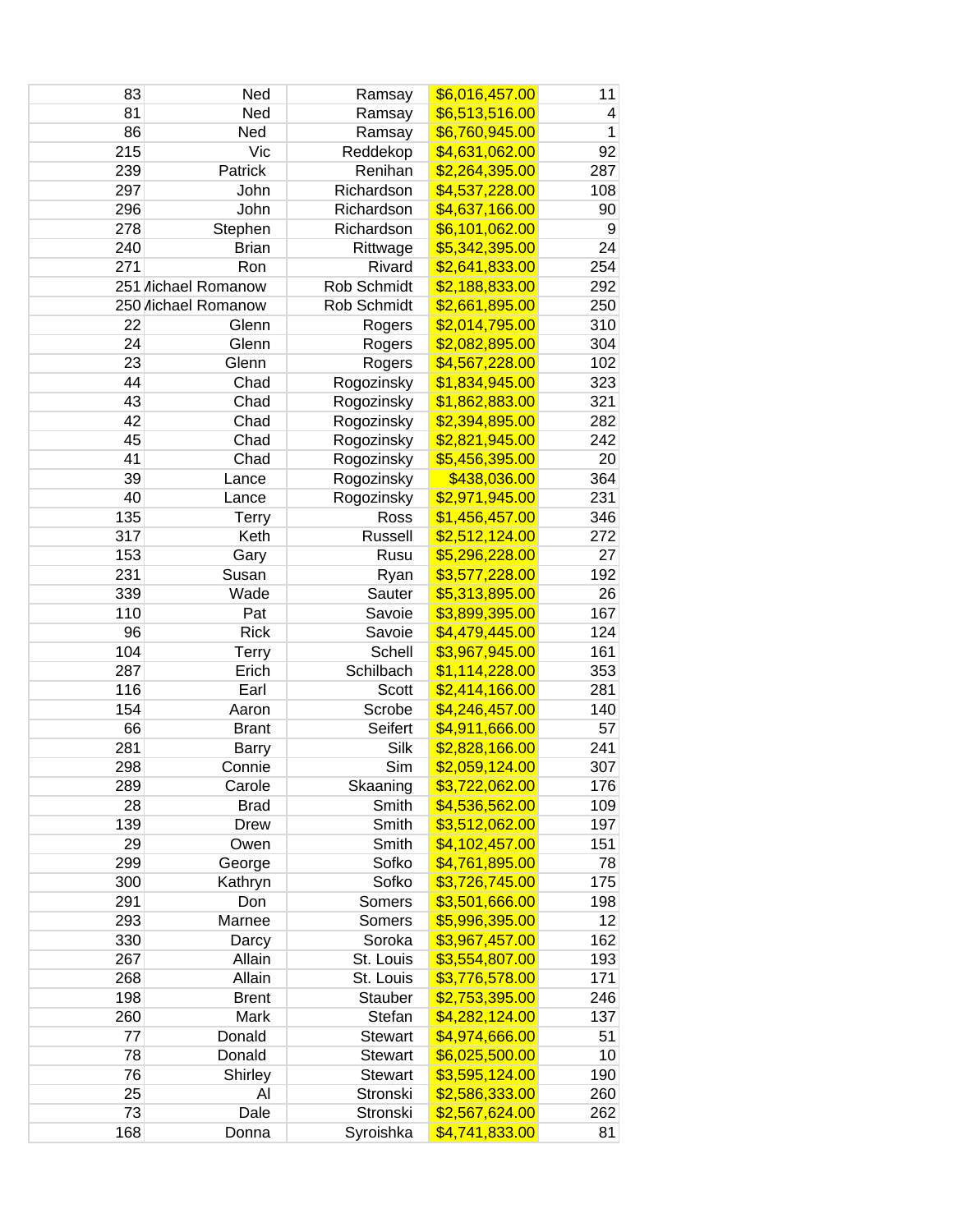| 55  | Joe      | Szuch           | \$4,088,400.00 | 152 |
|-----|----------|-----------------|----------------|-----|
| 138 | Don      | Tarala          | \$1,955,062.00 | 313 |
| 137 | Don      | Tarala          | \$4,741,833.00 | 80  |
| 321 | Milton   | Taylor          | \$4,247,278.00 | 139 |
| 12  | Gerard   | <b>Tetrault</b> | \$410,962.00   | 365 |
| 13  | Gerard   | <b>Tetrault</b> | \$5,531,728.00 | 18  |
| 113 | Greg     | Thompson        | \$1,437,745.00 | 347 |
| 318 | Kevin    | Toombs          | \$1,842,895.00 | 322 |
| 213 | Tony     | Turay           | \$3,456,562.00 | 204 |
| 236 | Jon      | Utton           | \$1,528,228.00 | 344 |
| 234 | Henry    | Van deventer    | \$2,425,124.00 | 280 |
| 244 | Raymond  | Volk            | \$1,974,895.00 | 312 |
| 238 | Julien   | Wagner          | \$4,967,166.00 | 55  |
| 279 | James    | Waldbillig      | \$1,829,736.00 | 324 |
| 280 | James    | Waldbillig      | \$852,895.00   | 362 |
| 362 | Dallas   | Wall            | \$4,856,883.00 | 59  |
| 363 | Denver   | Wall            | \$6,626,624.00 | 3   |
| 364 | Victoria | Wall            | \$3,427,457.00 | 212 |
| 117 | Tayden   | Wallin          | \$4,713,895.00 | 83  |
| 60  | Shawn    | Wasylenko       | \$2,453,062.00 | 276 |
| 252 | Paul     | Watson          | \$3,694,124.00 | 181 |
| 136 | Michael  | Welch           | \$4,207,228.00 | 145 |
| 348 | Richard  | Westbury        | \$1,808,395.00 | 327 |
| 294 | Jan      | Wilson          | \$3,111,895.00 | 229 |
| 295 | Jan      | Wilson          | \$3,202,790.00 | 225 |
| 326 | Aaron    | Wolchuk         | \$1,822,833.00 | 326 |
| 335 | David    | Wolf            | \$5,850,666.00 | 13  |
| 57  | Norm     | Woodcock        | \$2,200,945.00 | 290 |
| 53  | Norm     | Woodcock        | \$2,512,124.00 | 271 |
| 360 | T. C.    | Wormworth       | \$4,686,333.00 | 88  |
| 359 | Tom      | Wormworth       | \$2,801,883.00 | 245 |
| 222 | Dale     | Worrall         | \$3,717,895.00 | 180 |
| 241 | Dwayne   | Yachiw          | \$5,636,278.00 | 15  |
| 283 | Tomasin  | Yanko           | \$2,661,895.00 | 252 |
| 338 | Philip   | Yee             | \$5,515,612.00 | 19  |
| 180 | Timothy  | Ziefflie        | \$4,950,666.00 | 56  |